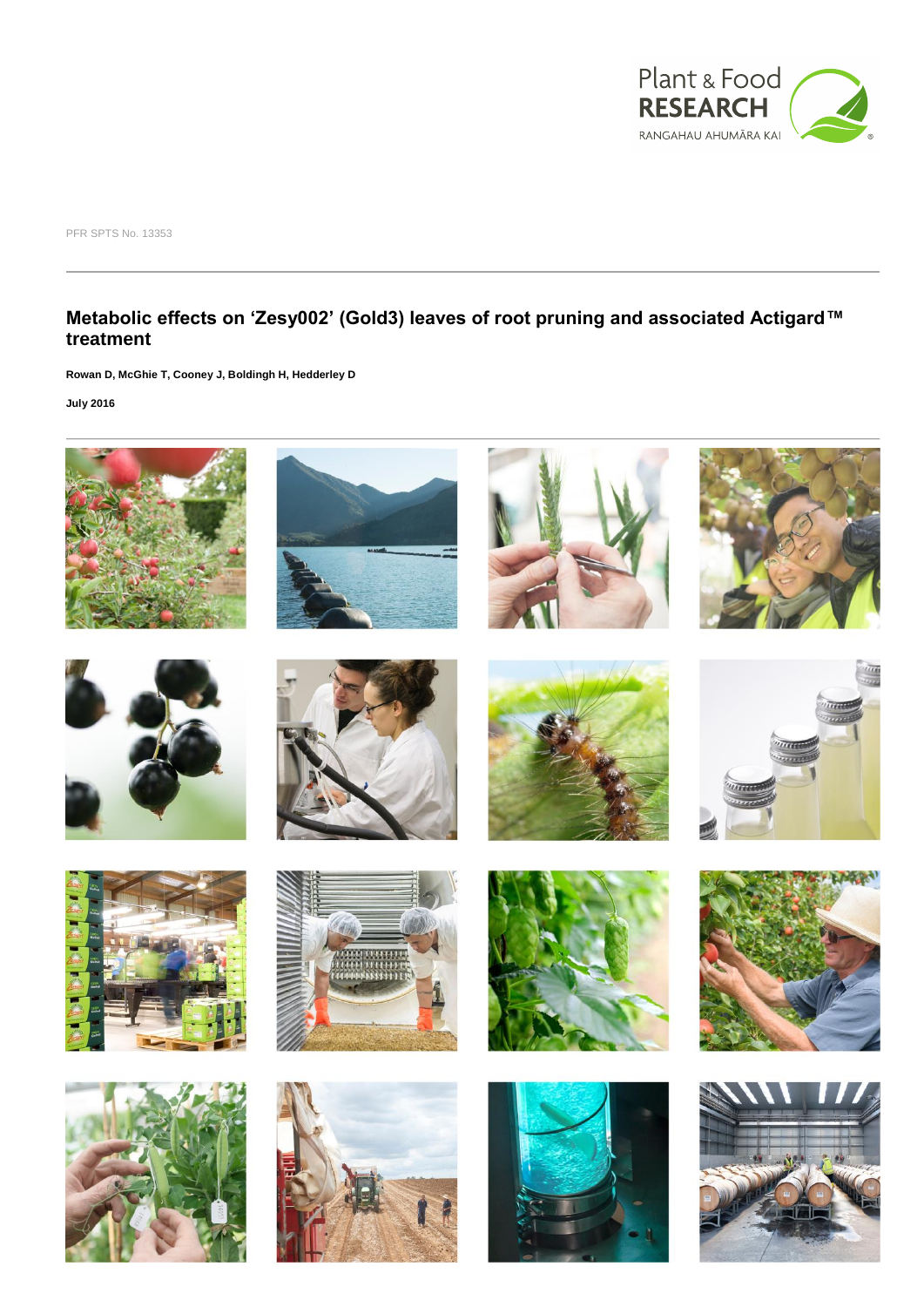#### **Confidential report for:**

Zespri Group Limited VI1506

#### **DISCLAIMER**

Unless agreed otherwise, The New Zealand Institute for Plant & Food Research Limited does not give any prediction, warranty or assurance in relation to the accuracy of or fitness for any particular use or application of, any information or scientific or other result contained in this report. Neither Plant & Food Research nor any of its employees shall be liable for any cost (including legal costs), claim, liability, loss, damage, injury or the like, which may be suffered or incurred as a direct or indirect result of the reliance by any person on any information contained in this report.

#### **LIMITED PROTECTION**

This report may be reproduced in full, but not in part, without prior consent of the author or of the Chief Executive Officer, The New Zealand Institute for Plant & Food Research Ltd, Private Bag 92169, Victoria Street West, Auckland 1142, New Zealand.

#### **CONFIDENTIALITY**

This report contains valuable information in relation to the Psa management programme that is confidential to the business of Plant & Food Research and Zespri Group Limited. This report is provided solely for the purpose of advising on the progress of the Psa management programme, and the information it contains should be treated as "Confidential Information" in accordance with the Plant & Food Research Agreement with Zespri Group Limited.

#### **PUBLICATION DATA**

Rowan D, McGhie T, Cooney J, Boldingh H, Hedderley D. July 2016. Metabolic effects on 'Zesy002' (Gold3) leaves of root pruning and associated Actigard™ treatment . A Plant & Food Research report prepared for: Zespri Group Limited. Milestone No. 68069. Contract No. 31957. Job code: P/241012/01. SPTS No. 13353.

#### **Report approved by:**

Daryl Rowan Science Group Leader, Biological Chemistry and Bioactives July 2016

Jocelyn Eason Science Manager, Food Innovation July 2016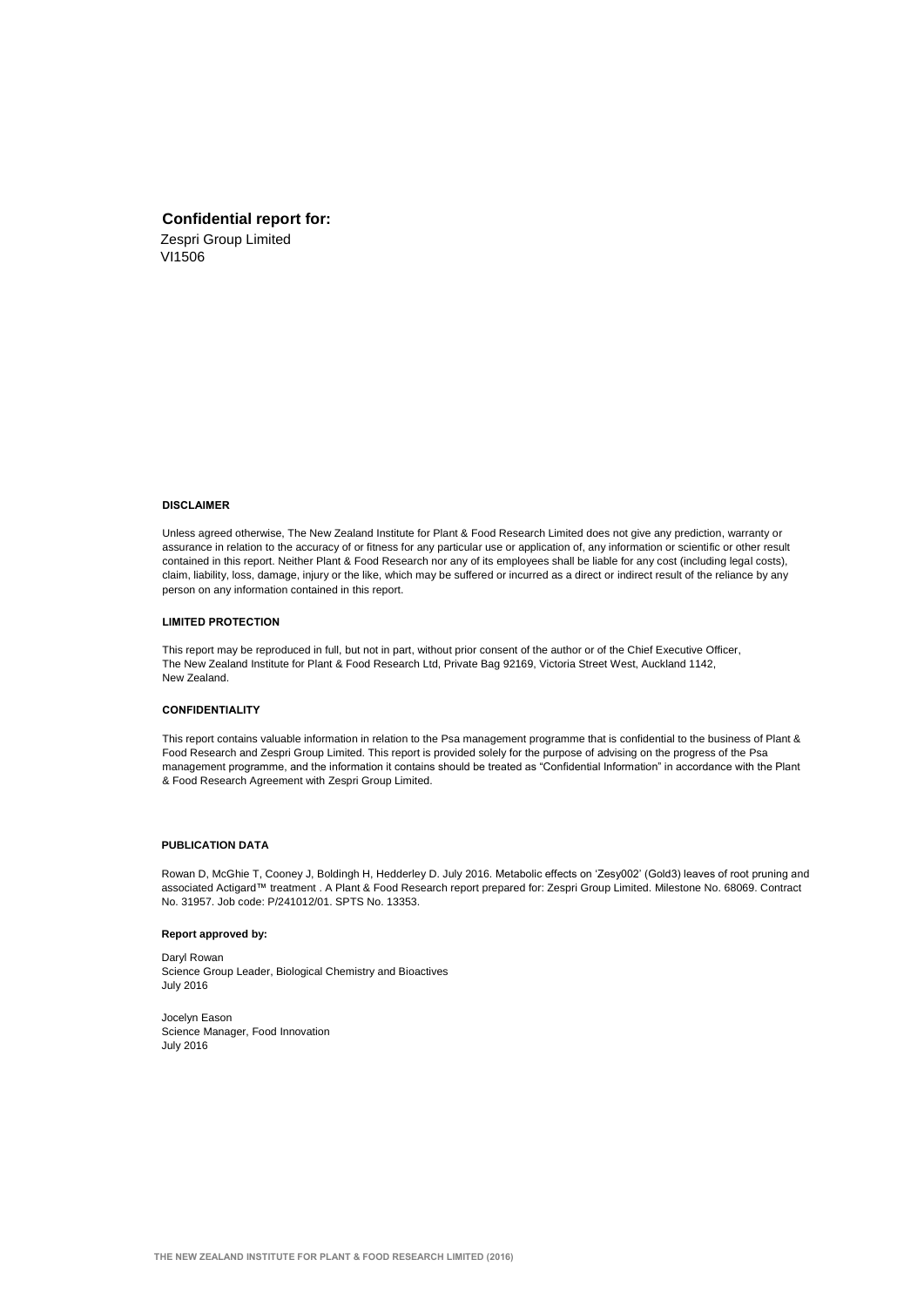# **CONTENTS**

| 1            |     |                                                                                  |  |
|--------------|-----|----------------------------------------------------------------------------------|--|
| $\mathbf{2}$ | 2.1 |                                                                                  |  |
|              | 2.2 |                                                                                  |  |
| 3            |     |                                                                                  |  |
| 4            |     |                                                                                  |  |
|              | 4.1 |                                                                                  |  |
|              | 4.2 |                                                                                  |  |
|              | 4.3 |                                                                                  |  |
|              | 4.4 |                                                                                  |  |
|              | 4.5 |                                                                                  |  |
| 5            |     |                                                                                  |  |
| 6            |     |                                                                                  |  |
|              |     |                                                                                  |  |
|              |     |                                                                                  |  |
|              |     |                                                                                  |  |
|              |     | Appendix 3: Kruskal-Wallis and one-factor analysis of variance (ANOVA) tests  15 |  |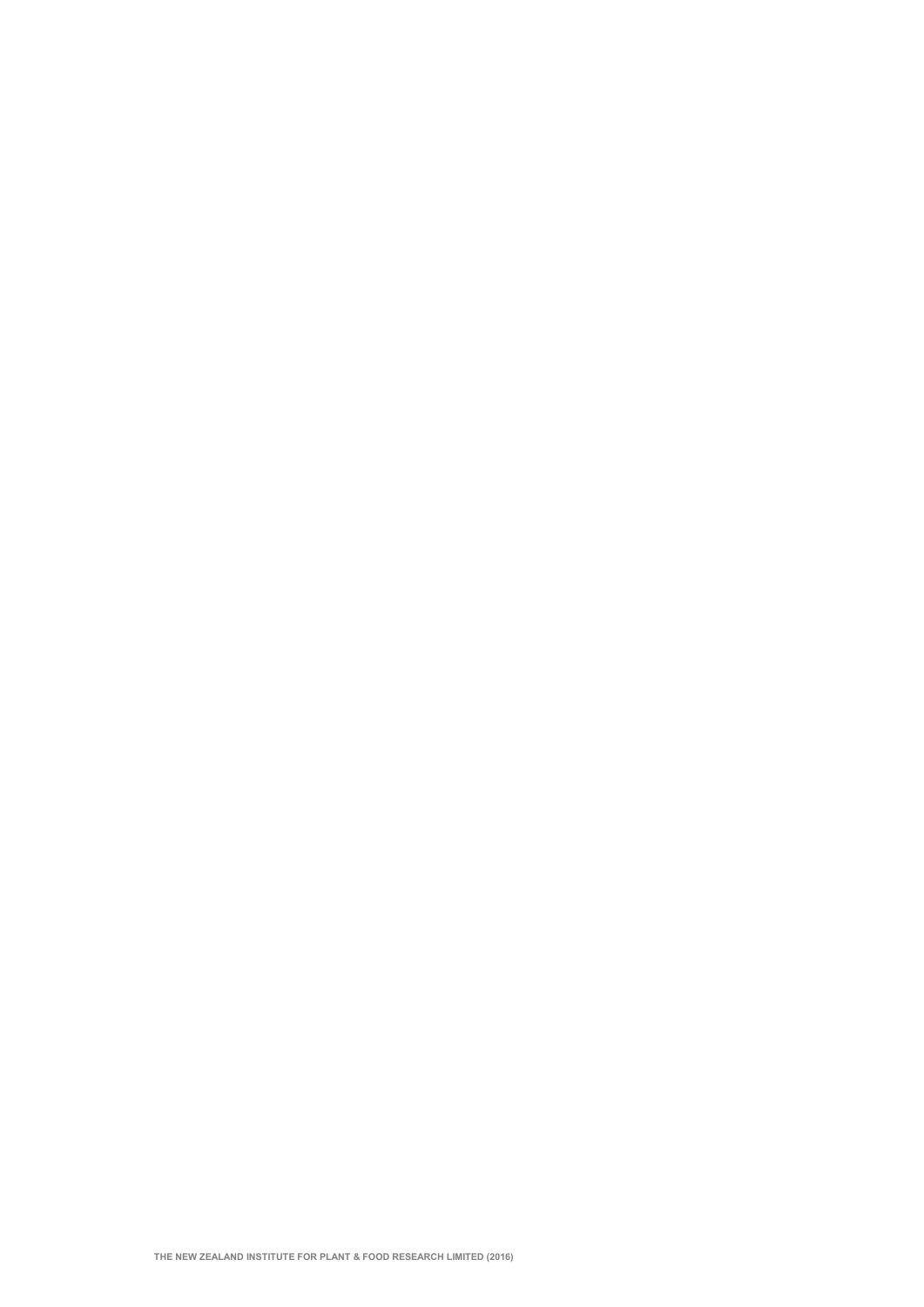## <span id="page-4-0"></span>EXECUTIVE SUMMARY

### **Metabolic effects on 'Zesy002' (Gold3) leaves of root pruning and associated Actigard™ treatment**

**Rowan D<sup>1</sup> , McGhie T<sup>1</sup> , Cooney J<sup>2</sup> , Boldingh H<sup>2</sup> , Hedderley D<sup>1</sup> Plant & Food Research: <sup>1</sup>Palmerston North, <sup>2</sup>Ruakura**

**July 2016**

Root pruning has been shown to increase the dry matter (DM) content of kiwifruit, and kiwifruit growers are adopting the practice of root pruning, especially in orchards where trunk girdling is less suitable to manage DM. However, we have limited understanding of how root pruning impacts vine susceptibility to Psa. The elicitor, Actigard™, may be an option to help mitigate any negative impacts of root pruning.

Untargeted metabolic profiling (metabolomics) provides a 'broad brush' exploratory tool to look at changes in plant metabolism in response to environmental challenge or stress. An experimental trial on Gold3 kiwifruit vines was undertaken by Zespri to identify effects on Psa susceptibility and metabolic responses due to root pruning and of Actigard elicitor treatment. Leaf samples from this trial were provided to Plant & Food Research for LCMSbased metabolomics analysis which is the subject of this report.

Increased concentrations of procyanidin polyphenol metabolites were found in leaves from root pruned vines taken 2 days after root pruning but not at subsequent sampling times. This response was associated with root pruning. We found no evidence for an effect of Actigard™ on the procyanidin metabolism in leaves. The procyanidin response to root pruning is similar to that observed by us in previous trunk girdling experiments with 'Hort16A' *Actinidia chinensis* var. *chinensis* 'Hort16A' and *A. chinensis* var. *deliciosa* 'Hayward' vines, and by others studying metabolic responses of plants to stress.

Based on the positive correlation between root pruning and procyanidins, we recommend the further work:

- 1. Determine the stress hormone levels in these samples to provide independent evidence of the 'stress' status of these plants and the relevance of the observed changes in procyanidins.
- 2. Establish the generality of the responses seen here to determine if procyanidins may be used as markers of vine 'stress'.

#### **For further information please contact:**

Daryl Rowan Plant & Food Research Palmerston North Private Bag 11600 Palmerston North 4442 NEW ZEALAND Tel: +64 6 953 7700 DDI: +64 06 9537685 Fax: +64 6 351 7050 Email: daryl.rowan@plantandfood.co.nz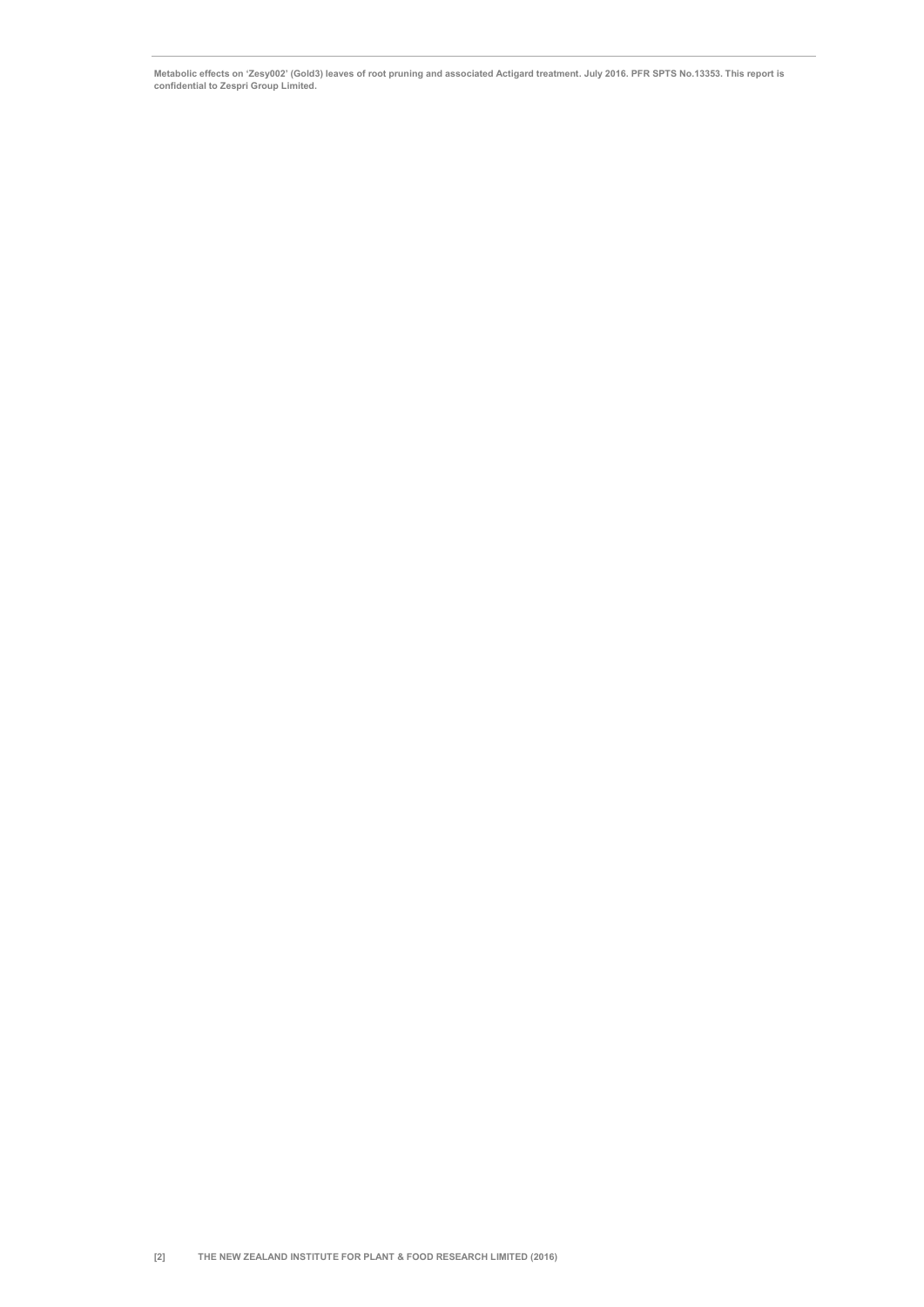## <span id="page-6-0"></span>1 INTRODUCTION

Root pruning has been shown to increase the DM content of kiwifruit, especially when used in conjunction with trunk girdling. Growers are increasingly trialling and adopting the practice of root pruning in orchards where trunk girdling is less suitable. However we have little knowledge of how root pruning impacts on susceptibility to Psa. Does the wound response increase susceptibility? Root pruning is typically carried out around 60 days after full bloom when foliar application of Actigard™ cannot be used, however soil-applied Actigard may be an option to help mitigate any negative impacts of root pruning with respect to Psa susceptibility.

An experimental trial (Project Vl1506) was undertaken by Zespri to identify the impacts of root pruning on Psa susceptibility and the use of the elicitor Actigard to mitigate any negative impacts. Leaf samples of kiwifruit (*Actinidia chinensis* var. *chinensis* 'Zesy002' (Gold3)) from control, root-pruned, and Actigard treated coupled with root-pruned vines were harvested 2, 5, 14, 21 and 42 days after root pruning (Appendix 1 and Figure 1 below). Ninety leaf samples in total were collected: six per experimental treatment.



**Figure 1: Diagrammatic of root-pruning experiment assessing the metabolic effects on 'Zesy002' (Gold3) leaves of root pruning and associated Actigard™ treatment.**

Untargeted metabolic profiling (metabolomics) provides a 'broad brush' exploratory tool to look at changes in plant metabolism in response to environmental challenge or stress. This report describes the metabolomics analysis of leaves obtained from the root pruning/Actigard application experiment described above and the identification of procyanidin polyphenols as the major metabolites found to respond to root pruning.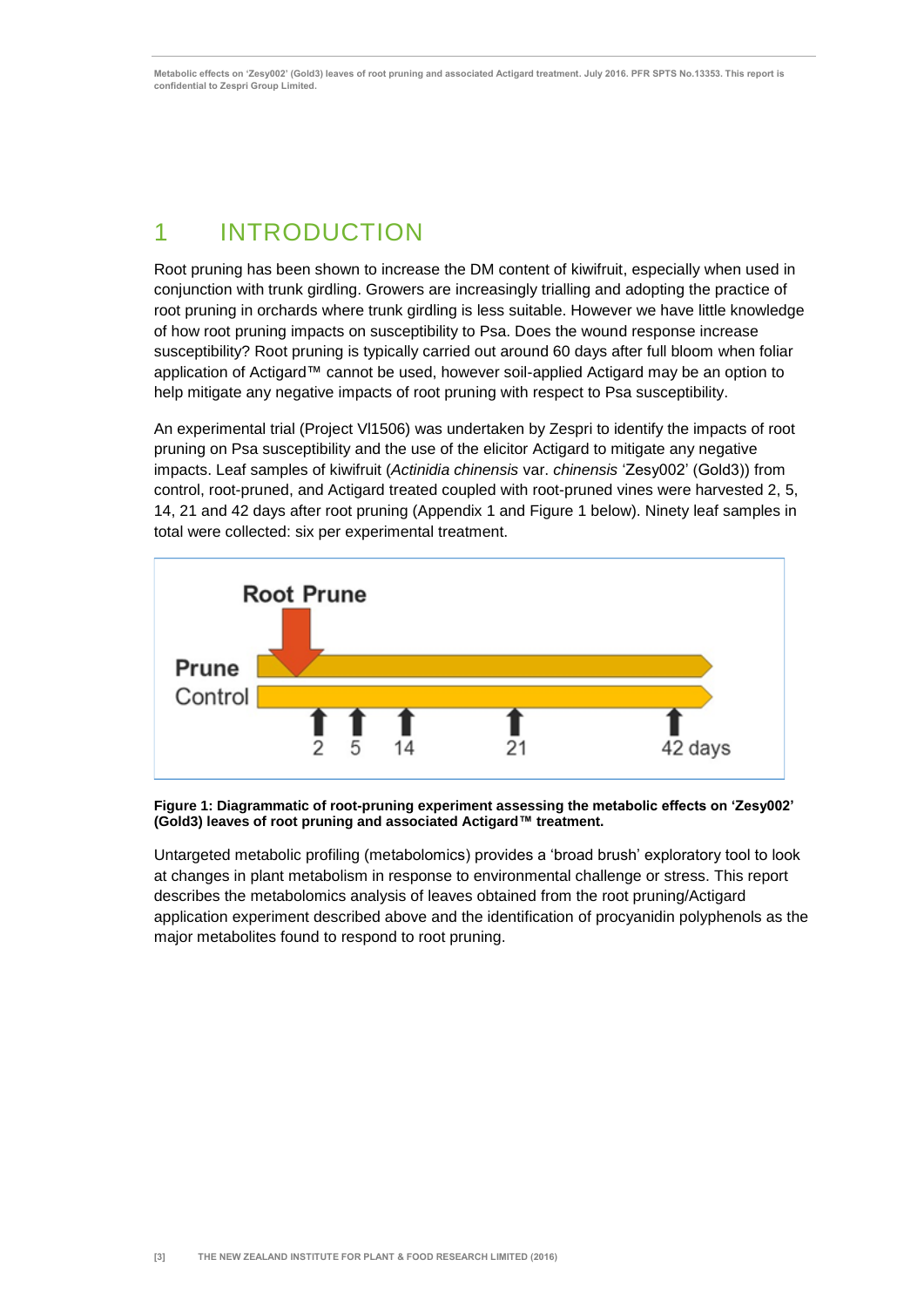# <span id="page-7-0"></span>2 RESULTS

Metabolic profiles were obtained by high mass resolution LC-MS using 80% methanol extracts obtained from the freeze dried leaf samples using methods established by Plant & Food Research. The data analysis followed methods used previously with leaf and stem material from *Actinidia chinensis* var. *chinensis* 'Hort16A' and *A. chinensis* var. *deliciosa* 'Hayward' kiwifruit. The number of metabolites detected was smaller than previously, probably because further sample dilution was made to keep all the metabolites 'on scale'.

Initial principal component analysis (PCA) of the metabolite data indicated the 42 days data was very different from the other days (i.e. it dominated the first principal component; the second principle component appeared to be a time trend over days 2 to 21). Because of this the analysis focused on the day 2–21 data.



**Figure 2. PCA analysis of leaf metabolites as measured by C18-RP LC-MS from samples collected days 2–21 showing no separation of control, root-pruned or of root-pruned and Actigard™ treated samples in PC1 or PC2 of the PCA analysis. Blue symbols are QC samples; different colours of the same symbol represent different treatments.** 

Data for poorly measured metabolites were removed, resulting in a dataset of 126 mass-tags. This dataset included mass-tags with up to 15% zero readings (not detected in some samples). Supervised analysis using Partial Least Squares-Discriminant Analysis (PLS-DA) was carried out using the 126 best measured metabolites. With PLS, the software attempts to find the most important metabolites to achieve the desired separation of treatments. Only Day 2 data gave a reasonably good separation of the sample classes root pruned v. control with cross-validation misclassification rates of 35–40%. Later days (days 5–21) gave misclassification rates between 60% and 80%, similar to the rate expected by chance (67%). This indicates meaningful differences in metabolite concentrations might only be expected to be found in this data between root pruned and control samples collected 2 days after root pruning.

Sparse Partial Least Squares-Discriminant Analysis (PLS-DA) models were run on the Day 2 data, restricted to picking the best 50 metabolites in two dimensions. Refitting the PLS model to random subsets of data gave 31 metabolites chosen five out of five times for model building (Appendix 2). In the first dimension nine out of 22 metabolites were either procyanidins (six) or related to phenolic biosynthesis (three). In the second dimension five of the nine metabolites were phenolics. The remaining metabolites are mainly of unknown chemical structures.

PLS-DA analysis may perform poorly if, for instance, there were only a small number of changed metabolites and the analysis is then dominated by irrelevant variables. We therefore did Kruskal-Wallis and one-factor analysis of variance (ANOVA) tests on the individual metabolites to see which showed significant differences between the treatment groups (for each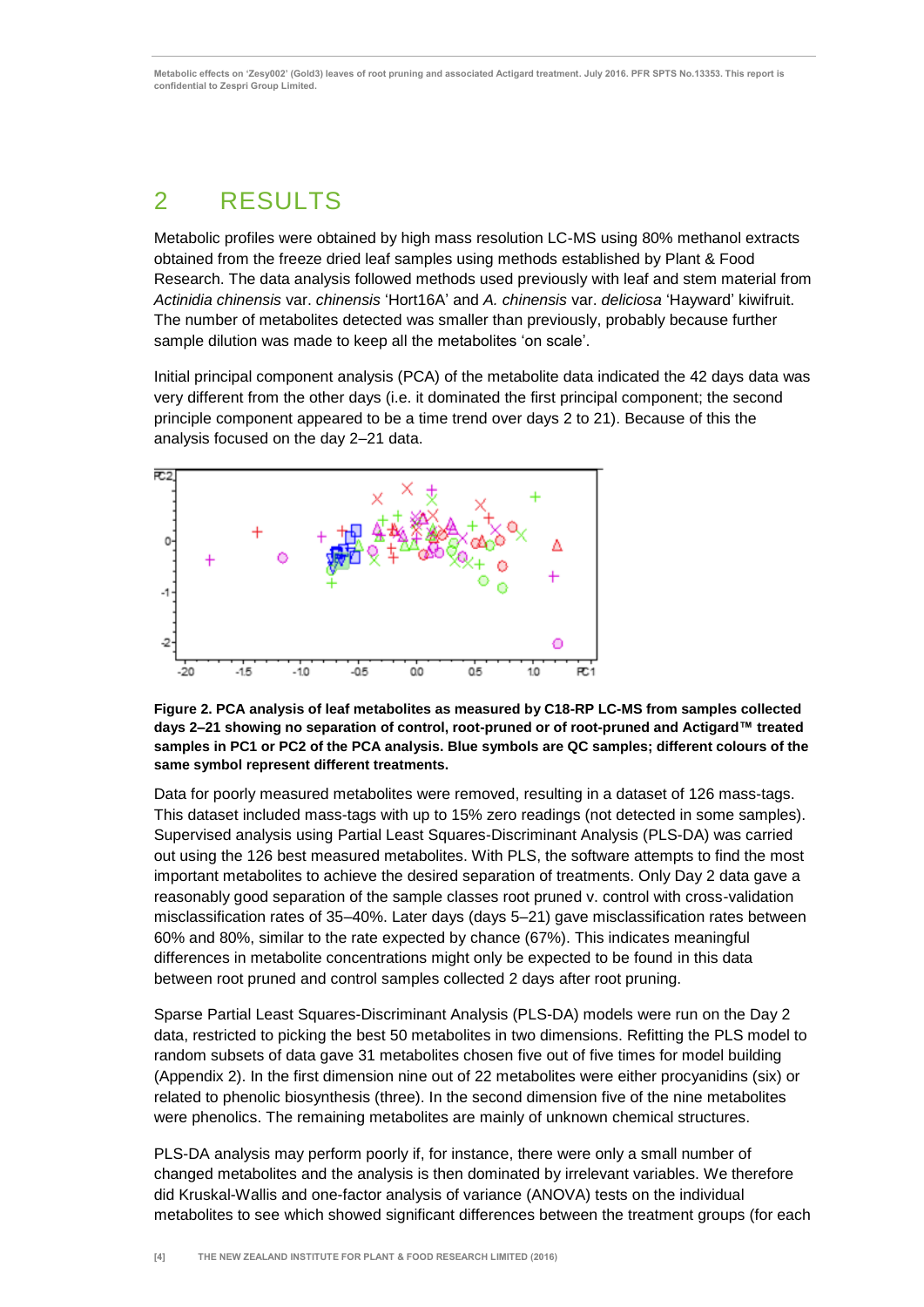day separately). The ANOVA *P*-values tended to be higher, so we selected the mass-tags (metabolites) which had *P*-values less than 0.10 (Appendix 3). Twenty metabolites were found with *P*<0.1: 8 of unknown structures, six metabolites of the procyanidin pathway, one quercetin glycoside, two phospholipids, coumaric and malic acids, and a threonic acid isomer. The fold changes in these metabolites were consistent whether comparing root pruning or root pruning coupled with Actigard treatments with controls.

### <span id="page-8-0"></span>**2.1 Effect of root pruning on metabolites in Gold3 leaf samples**

Consistent differences in metabolites were only seen in those leaf samples collected 2 days after root pruning. These metabolic differences were associated with root pruning rather than with Actigard treatment. The metabolic effect of root pruning on leaf metabolism appears transitory.

Consistent increases (*P* < 0.1) in metabolites of the procyanidin pathway (a specific class of polyphenolics), as well as other metabolites, were found. Increases were found in monomer (gallocatechin), dimer (1), trimer (1), tetramers (2) and in one pentamer (1) member of this pathway. The procyanidin monomers, catechin and epi-catechin (and gallocatechin), were also discriminating metabolites in the PLD-DA analysis.

The fold increases in procyanidins observed were small but consistent for both root-pruned and root-pruned plus Actigard-treated leaves, and across multiple members of this biosynthetic pathway. No search was made in the chemical data for further procyanidins which were not increased by root pruning, however no procyanidins were found which were decreased (*P* < 0.1) by root pruning. Similar increases in procyanidin biosynthesis were observed in leaves of 'Hort16A' and 'Hayward' kiwifruit after trunk girdling (Plant & Food Research, unpublished results).

Procyanidins are oliomeric polyphenols formed by the polymerisation of phenolic metabolites catechin, epi-catechin and epigallocatechin, and are widely distributed in plants, including being found in grapes, apple, blueberries, tea leaves, and present in chocolate. The composition of the procyanidins in kiwifruit pericarp (described only as *Actinidia chinensis*) has been characterised by mass spectrometry and includes oligomers of up to 23 repeating units (Chai, Shi et al. 2014). No detailed composition for procyanidins in kiwifruit leaves appears to have been published. Responses of the procyanidin pathway to bacterial, fungal and herbivore challenge in plants other than kiwifruit are widely reported in the scientific literature (e.g. Iriti et al. 2005, O'May and Tufenkji 2011, Barbehenn and Constabel 2011).

Coumaric acid (a phenolic) and threonic acid were also reduced in the leaves by root pruning (*P* < 0.05). The significance of these changes is unknown. A very small transient increase in trisaccharide (planteose), but not sucrose, observed in the leaves is consistent with previous unpublished trunk girdling results.

### <span id="page-8-1"></span>**2.2 Effect of Actigard on metabolites in Gold3 leaf samples**

PLS-DA and ANOVA analysis indicated metabolic differences were associated only with root pruning rather than with Actigard treatment.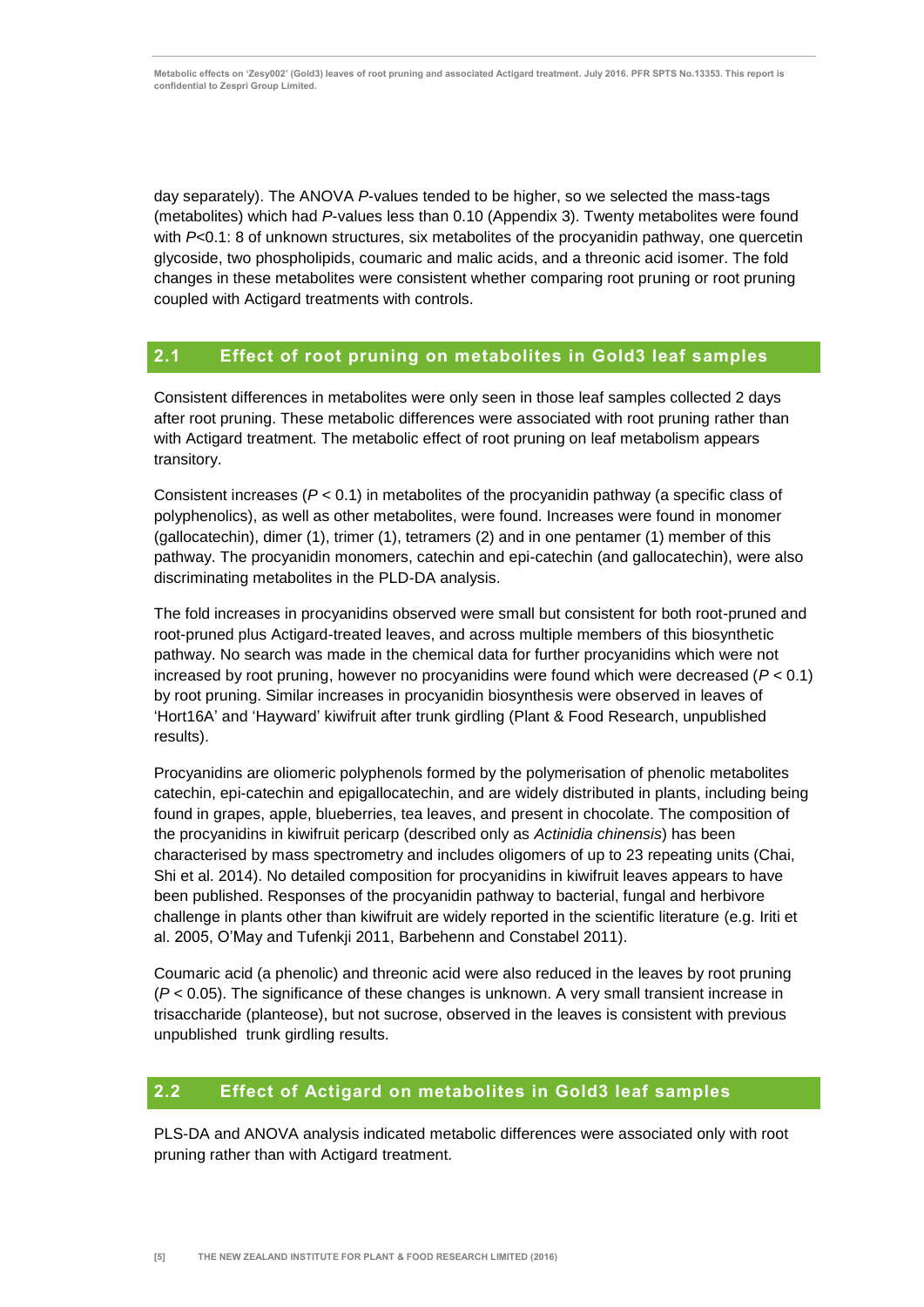## <span id="page-9-0"></span>3 RECOMMENDATIONS

- 1. Obtain confirmatory data on stress hormone levels in these samples to provide independent evidence as to the 'stress' status of these plants and the relevance of the observed changes in procyanidin concentrations
- 2. Establish the generality of the responses seen here to determine whether procyanidins may be used as markers of vine 'stress' or response to challenge.

## <span id="page-9-1"></span>4 METHODOLOGY

### <span id="page-9-2"></span>**4.1 Samples**

Leaf samples were collected by HortEvaluation Limited from an orchard located in Maketu, Bay of Plenty, 2, 5, 14, 21, and 42 days after root pruning according to the Project Description Overview (Vl1506). Treatments were controls (Treatment 1), root pruned only (Treatment 2), and root pruned with Actigard treatment (Treatment 3; Actigard (200 g/ha) was applied to the root collar one week prior to root pruning). Roots were pruned by HortEvaluation Limited using a tractor drawn blade at around 60 days post full bloom with the aim of cutting at least 40cm deep at a distance of 60 cm from each trunk. The first leaf sample (day 2) was collected on 10 January 2015. Ninety frozen leaf samples of *Actinidia chinensis* var. *chinensis* 'Zesy002' (Gold3) (Appendix 1) were received from Greg Clark (Zespri) and stored frozen at Plant & Food Ruakura prior to processing.

| Sample -<br>Days After<br>Root<br>Pruning | Sample<br>Dates | Treatments Sampled   Plots/Treatment   No.Plots Sampled | No.<br>Sampled |    | No.<br>Leaves/Plot | No.<br>Leaves |
|-------------------------------------------|-----------------|---------------------------------------------------------|----------------|----|--------------------|---------------|
|                                           | 10/01/2015      | 1.2.3                                                   |                | 18 |                    | 72            |
|                                           | 13/01/2015      | 1, 2, 3                                                 |                | 18 |                    | 72            |
| 14                                        | 22/01/2015      | 1,2,3                                                   |                | 18 |                    | 72            |
| 21                                        | 29/01/2015      | 1, 2, 3                                                 |                | 18 |                    | 72            |
| 42                                        | 19/02/2015      | 1.2.3                                                   |                | 18 |                    | 72            |

#### **Figure 3. Sampling protocol for collection of leaf samples**

#### **Chemical Analysis**

Leaf samples were freeze dried, ground and extracted with 80% methanol, and shipped on dry ice to Palmerston North for analysis. Samples in solvent were stored at -80°C prior to analysis.

### <span id="page-9-3"></span>**4.2 Phytohormone Analysis**

We have encountered problems with this analysis due to unknown interferences specific to Gold3 leaf material. Data as to concentrations of major stress phytohormones will be provided in a separate report once these analytical problems are solved.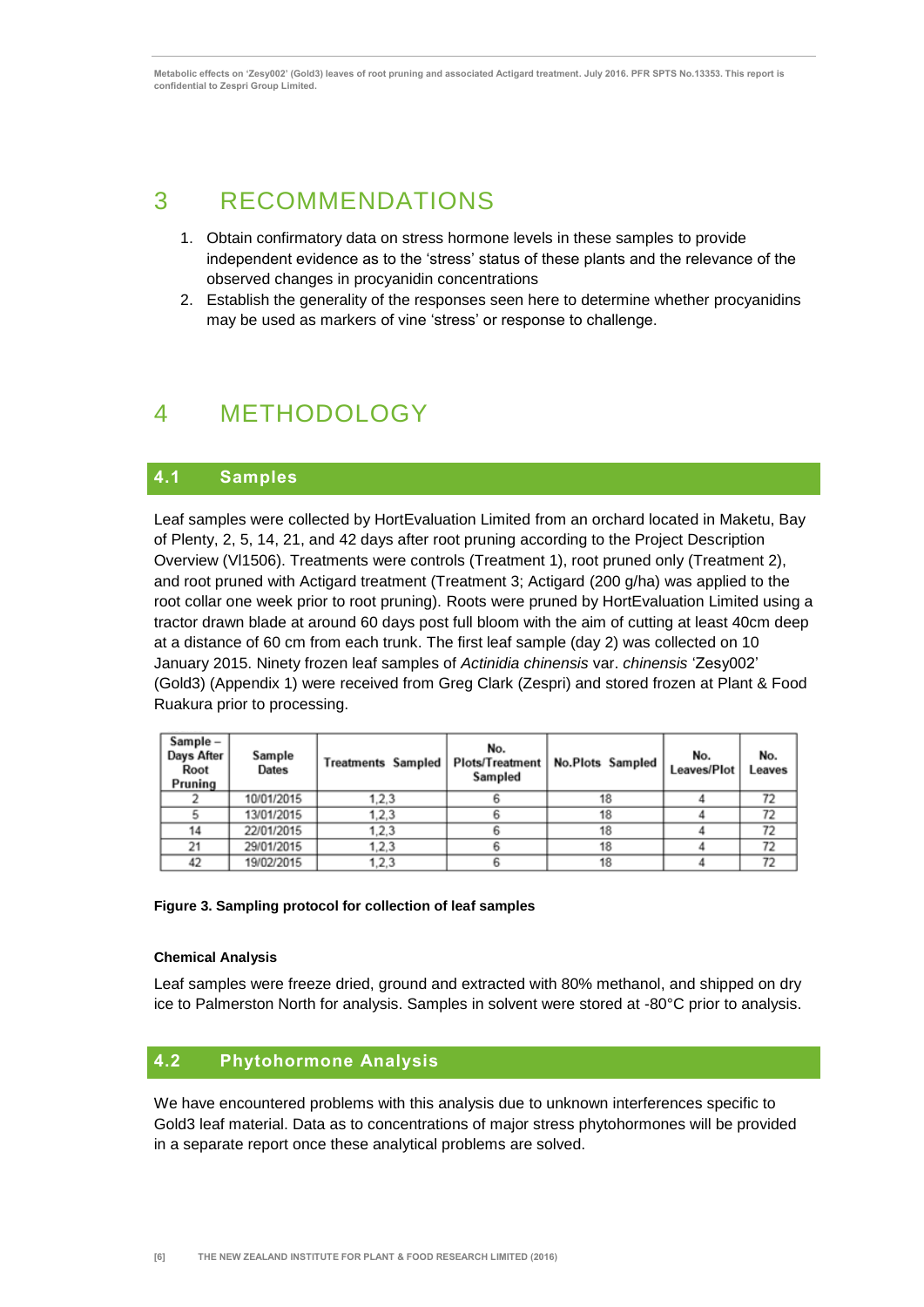### <span id="page-10-0"></span>**4.3 LCMS based Metabolic Profiling**

Metabolic profiles were obtained by HR-TOF-LCMS on 80% methanol extracts obtained from the freeze-dried samples using methods established by Plant & Food Research. Briefly metabolomic analysis used a Brucker micro-TOF Liquid Chromatography-Mass Spectrometer (LC-MS) with negative mode electrospray ionisation operating with a C-18 RP Ultra-High Performance Liquid Chromatograph. Samples were analysed in random sample order interspersed with Quality Control (QC) and authentic standards.

Mass spectral features were extracted from the LCMS chromatographic data using Bruker Profile Analysis software. Peak areas for individual metabolites were normalised to the total metabolite concentration of that sample. Peak areas for 742 normalised mass spectral features were retained and analysed using principal components analysis (PCA). Quality control (QC) and chemical standards (not shown) were well grouped and, together with other measures, indicated data are of good quality. Leaf samples collected on Day 42 (orange circles) are very different from all other samples (Figure 1).



**Figure 4. PCA analysis of leaf samples as measured by C18-RP LC-MS showing the different metabolic composition of sample (orange circles) collected 42 days after root pruning.** 

PCA analysis of this dataset also showed no evidence of any major effect due to root pruning or treatment with Actigard, (Figure 2: blue triangles, crosses and circles) indicating that root pruning and Actigard treatments are not major contributors to the variability of the data. The data for the Day 42 samples, the last samples collected in the experiment, were therefore removed from the analysis.



**Figure 5. PCA analysis of leaf samples as measured by C18-RP LC-MS showing no separation of control, root pruned or Actigard™ treated samples in PC1 or PC2 of the PCA analysis.**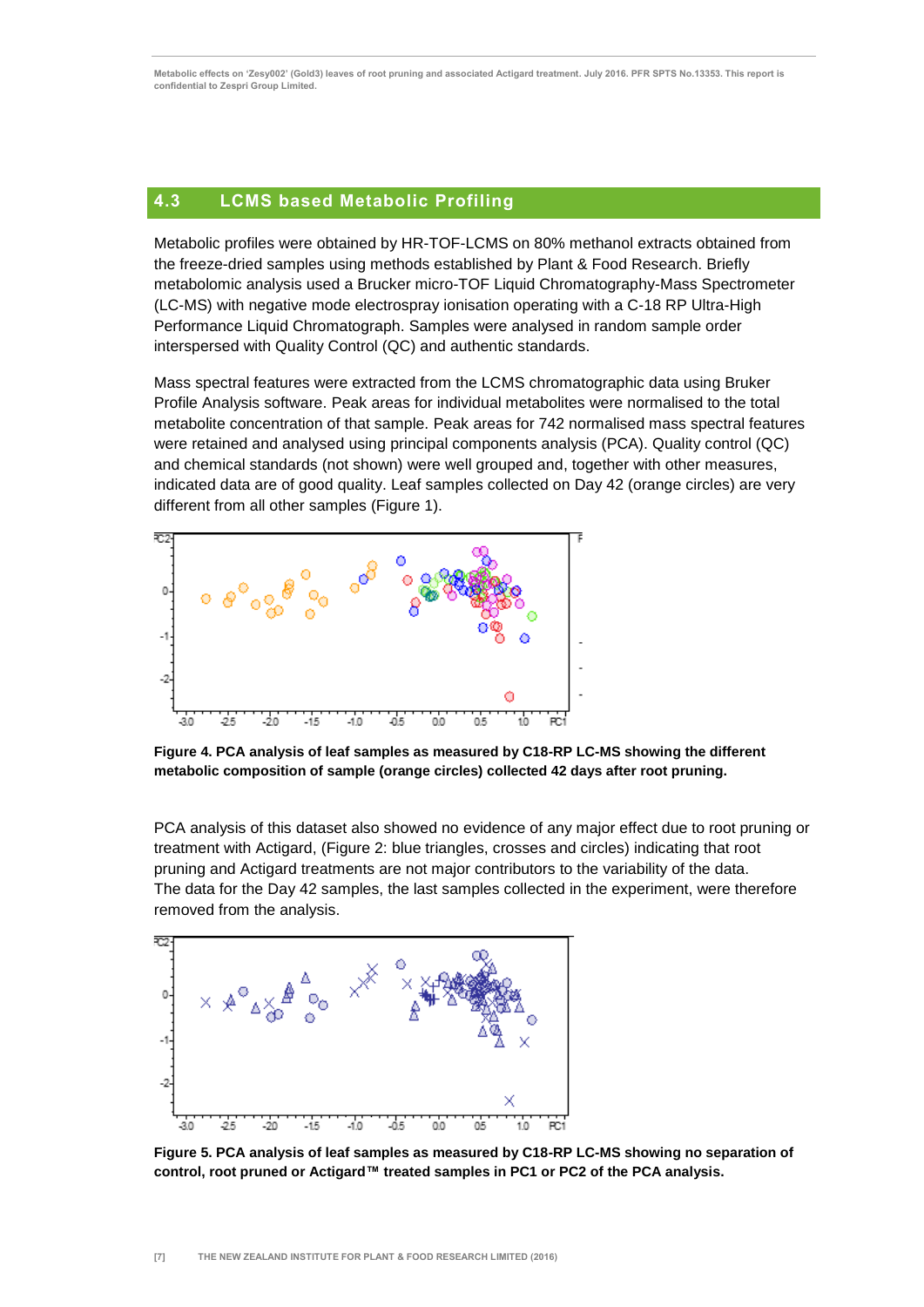PCA of the remaining samples (days 2, 5, 14 and 21 days after root pruning) plus QC samples and chemical standards (blue symbols) showed the control samples clustering more tightly than the experimental samples – again, data quality is good (Figure 3) but no separation of control, root-pruned or Actigard-treated samples was observed in PC1 or PC2 of the PCA analysis.



**Figure 6. PCA analysis of leaf samples as measured by C18-RP LC-MS showing no separation of control, root pruned or Actigard™ treated samples in PC1 or PC2 of the PCA analysis. Blue symbols are QC samples.** 

### <span id="page-11-0"></span>**4.4 Statistical Analysis**

Measurements of poorer quality were removed from the dataset according to the following criteria:

- metabolites with an overall detection frequency <85% (poorly detected)
- metabolites with a maximum area count of <1500 (weak intensity)
- metabolites with >1 missing value in any treatment (incomplete or biased detection).

Measurements for 126 metabolites (technically mass tags) remained – fewer than expected, but samples were diluted to obtain all peaks on scale based on expectations of differences in concentrations of some sugars.

#### **PLS-DA Analysis**

Looking at each day's data separately, using discriminant analysis based on partial least squares (PLS-DA from the mixOmics package in R) to see whether the metabolite profiles of vines treated differently were distinct, there was reasonably good separation with the day 2 data (cross-validated misclassification rates around 35–40%) but not later (misclassification rates between 60% and 80%, similar to the by-chance rate of 67%).

The mixOmics package includes a procedure to pick a subset of the variables which give the best classification. It also includes a procedure to check the stability of that choice, by refitting the data models to random subsets of the data and seeing how often a variable (metabolite) is included in the best-classification subset. Telling the procedure to look for the 50 best metabolites on two dimensions of the PLS-DA using the day 2 data gave the mass-tags selected five times out of five random subsets (Appendix 2).

#### **ANOVA**

As PLS-DA is subject to overfitting and results may be dominated by irrelevant metabolites or poorly detected metabolites, a one-factor analysis of variance was also used to select all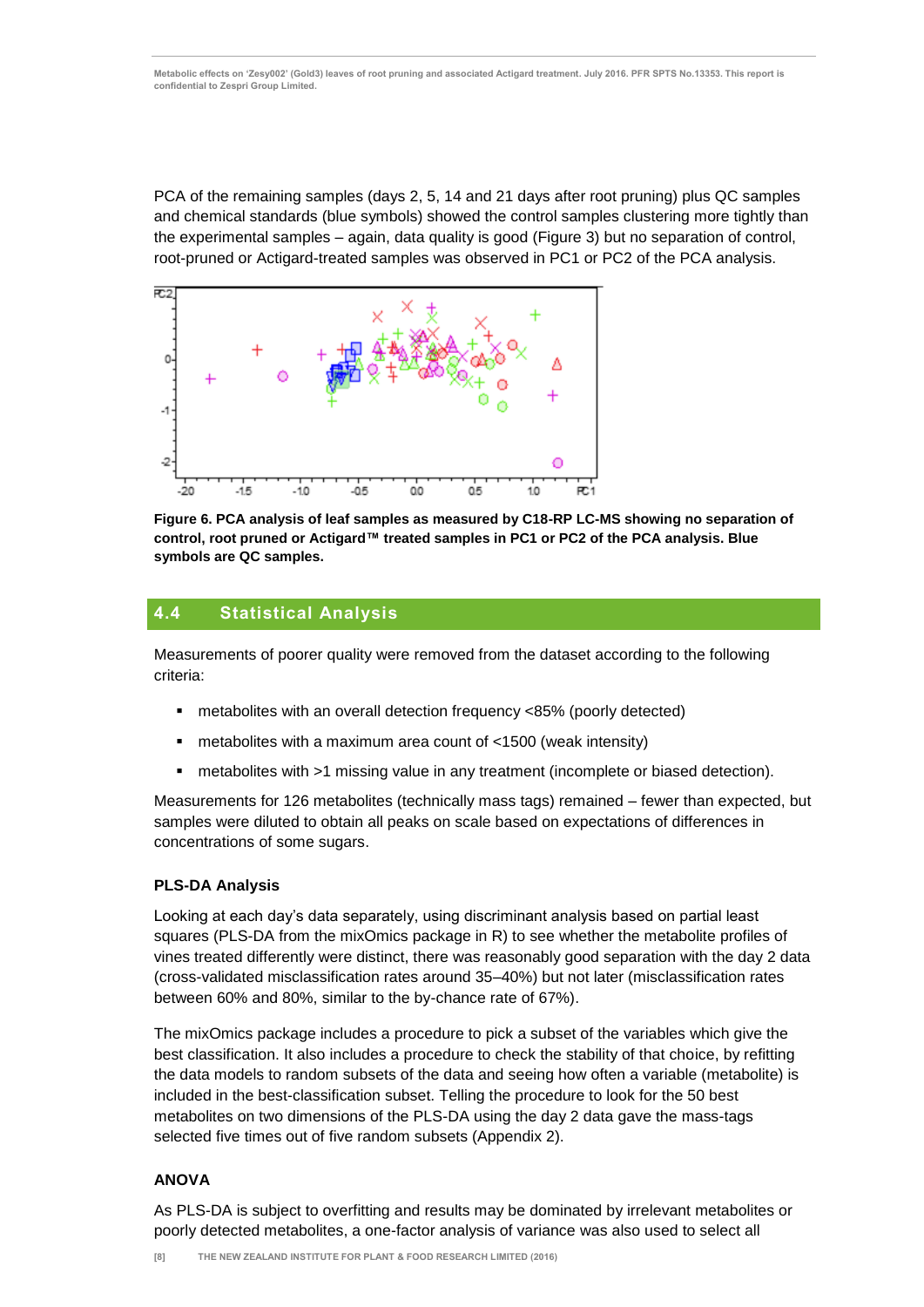metabolites with  $P < 0.1$ . The chemical structure of these metabolites ( $n = 20$ ) was identified, where possible, from the MS data, and metabolites were assigned, where possible, to metabolic pathways. Consistent changes in biosynthetically related metabolites from the same biosynthetic pathway were considered as strong evidence for metabolic effects of root pruning or Actigard treatment.

### <span id="page-12-0"></span>**4.5 Metabolite identification**

Chemical formulae of selected metabolites (mass tags usually the pseudomolecular ion) were obtained by analysis of individual sample LC-MS data files using Bruker DataAnalysis software. All chemical formulae are within 3 mDa of theoretical accurate mass values and are best matches obtained after consideration of the natural abundance isotope distribution of the selected ions using the Bruker software. Chemical formulae of ions were converted to presumed molecular formula (add H<sup>+</sup> ) and were searched against compounds in the ChemSpider (http://www.chemspider.com/) and Metlin databases (https://metlin.scripps.edu/). Tentative identifications of metabolites were made based on database matches of the exact mass or derived molecular formula and on prior knowledge of the natural occurrence of plant, microbial and synthetic metabolites.

## <span id="page-12-1"></span>5 ACKNOWLEDGEMENTS:

Our thanks to Judith Reese and Robyn Wells for processing the leaf samples.

## <span id="page-12-2"></span>6 REFERENCES:

Barbehenn RV, Constabel, CP 2011. Tannins in Plant-Herbivore Interactions. Phytochemistry 72(13): 1551-1565.

Chai WM, Shi Y, Feng HL, Xu L, Xiang ZH, Gao YS, Chen QX 2014. Structure Characterization and Anti-tyrosinase Mechanism of Polymeric Proanthocyanidins Fractionated from Kiwifruit Pericarp. Journal of Agricultural and Food Chemistry 62(27): 6382-6389.

Iriti M, Rossoni M, Borgo M, Ferrara L, Faoro F 2005. Induction of Resistance to Gray Mold with Benzothiadiazole Modifies Amino Acid Profile and Increases Proanthocyanidins in Grape: Primary versus Secondary Metabolism. Journal of Agricultural and Food Chemistry 53(23): 9133-9139.

O'May C, Tufenkji N 2011. The Swarming Motility of *Pseudomonas aeruginosa* is Blocked by Cranberry Proanthocyanidins and Other Tannin-Containing Materials. Applied and Environmental Microbiology. 77(9): 3061-3067.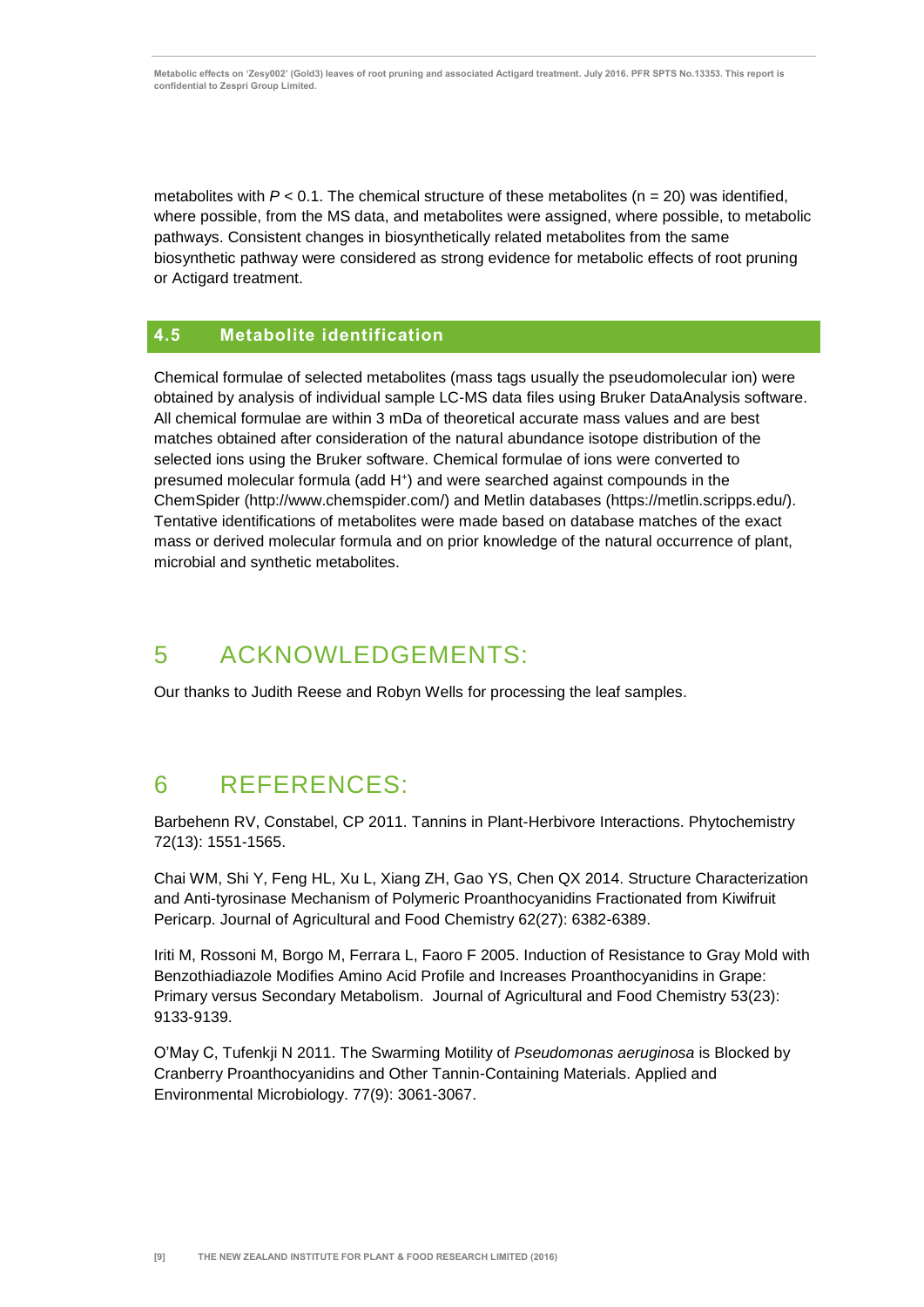## <span id="page-13-0"></span>LIST OF APPENDICES

**Appendix 1: Leaf samples received for analysis** 

**Appendix 2: Metabolites (mass tags) identified as important in discriminating between root pruned and control leaves using 'sparse' PLS-DA Analysis.** 

**Appendix 3: Kruskal-Wallis and one-factor analysis of variance (ANOVA) tests on the individual metabolites to see which showed significant differences between the treatment groups for samples collected on day 2 after root pruning.**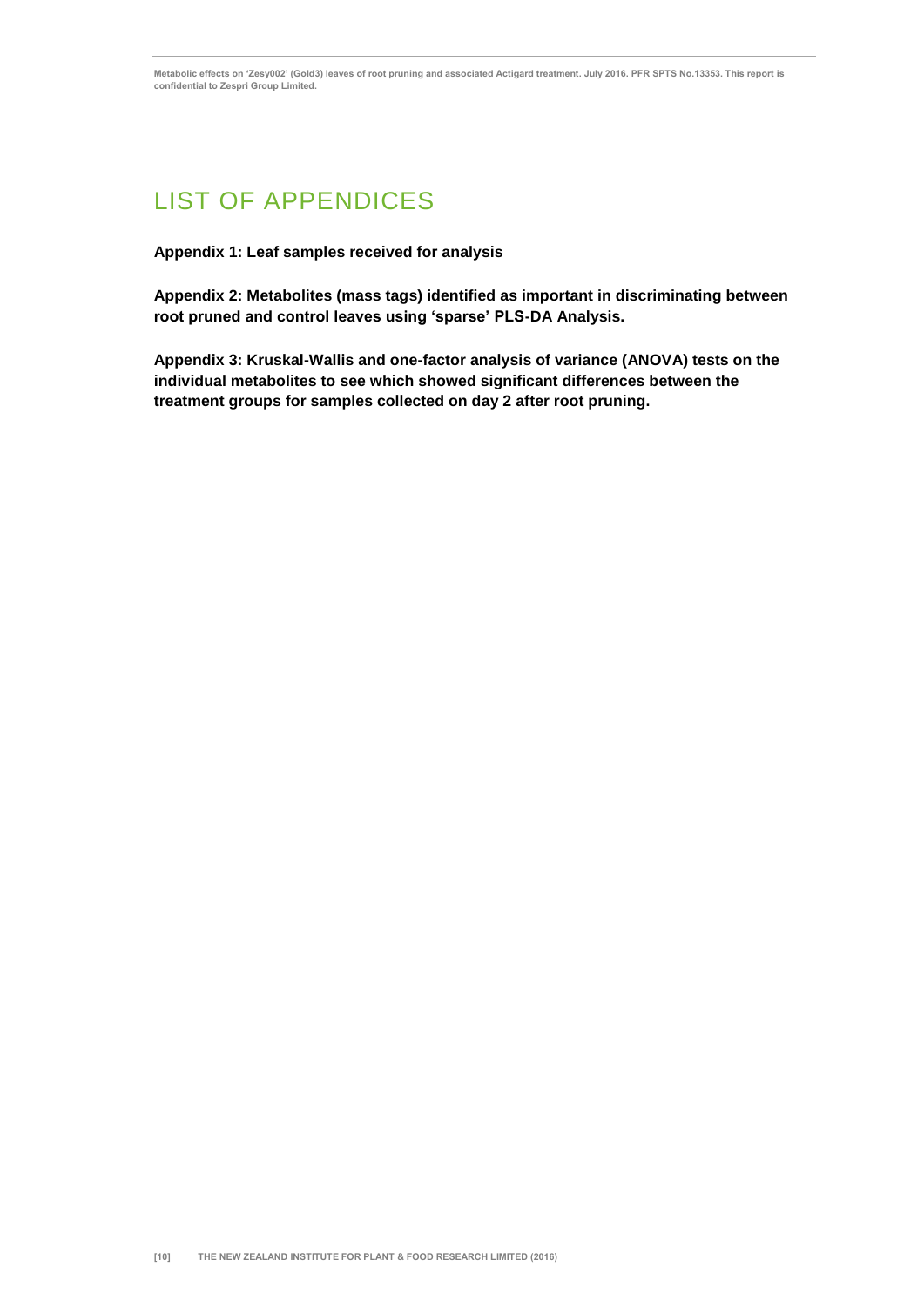## <span id="page-14-0"></span>APPENDIX 1: LEAF SAMPLES RECEIVED FOR ANALYSIS

Treatments were controls (Treatment 1), root pruned only (Treatment 2), and root pruned with Actigard treatment (Treatment 3; Actigard was applied to the root collar one week prior to root pruning). The mean %DM was higher for treatment samples collected on day 2 (21.2% (Treatment 2, *P* 0.05) and 21.1% (Treatment 3, *P* 0.19) compared to the control sample (20.3% DM). For metabolomics analysis, metabolite concentrations were normalised against the total metabolites in each sample.

| <b>Sample</b><br>ID | <b>Sample</b><br># | <b>Plate</b><br>positio<br>n | Days after<br>root girdling | Date<br>harvest | Plot           | <b>Treatmen</b><br>t    | $%$ DM | <b>Sample</b><br>DW/g |
|---------------------|--------------------|------------------------------|-----------------------------|-----------------|----------------|-------------------------|--------|-----------------------|
| RP001               | $\mathbf{1}$       | A1                           | $\sqrt{2}$                  | 10/01/2015      | 11             | $\mathbf{1}$            | 20.0   | 0.2555                |
| RP002               | 2                  | A2                           | $\overline{2}$              | 10/01/2015      | 6              | $\mathbf{1}$            | 20.6   | 0.252                 |
| RP003               | 3                  | A3                           | 2                           | 10/01/2015      | 16             | 1                       | 19.6   | 0.2551                |
| <b>RP004</b>        | 4                  | A4                           | $\overline{c}$              | 10/01/2015      | 1              | 1                       | 21.8   | 0.2574                |
| <b>RP005</b>        | 5                  | A <sub>5</sub>               | $\overline{2}$              | 10/01/2015      | 20             | $\mathbf{1}$            | 19.9   | 0.253                 |
| <b>RP006</b>        | 6                  | A6                           | 2                           | 10/01/2015      | 26             | $\mathbf{1}$            | 19.7   | 0.2522                |
| <b>RP007</b>        | 7                  | A7                           | $\overline{c}$              | 10/01/2015      | 3              | $\overline{c}$          | 20.4   | 0.255                 |
| <b>RP008</b>        | 8                  | A8                           | 2                           | 10/01/2015      | 17             | $\overline{\mathbf{c}}$ | 21.7   | 0.2514                |
| <b>RP009</b>        | 9                  | A <sub>9</sub>               | 2                           | 10/01/2015      | 19             | $\overline{2}$          | 21.6   | 0.2542                |
| RP010               | 10                 | A10                          | $\overline{c}$              | 10/01/2015      | 5              | $\overline{c}$          | 21.3   | 0.256                 |
| RP011               | 11                 | A11                          | $\overline{2}$              | 10/01/2015      | 12             | 2                       | 20.5   | 0.2511                |
| RP012               | 12                 | A12                          | $\overline{2}$              | 10/01/2015      | 27             | $\overline{2}$          | 21.8   | 0.2551                |
| RP013               | 13                 | b1                           | 2                           | 10/01/2015      | $\overline{2}$ | 3                       | 23.5   | 0.2506                |
| RP014               | 14                 | b <sub>2</sub>               | $\mathbf 2$                 | 10/01/2015      | 4              | 3                       | 21.5   | 0.2579                |
| RP015               | 15                 | b <sub>3</sub>               | $\overline{2}$              | 10/01/2015      | 10             | 3                       | 20.0   | 0.2574                |
| <b>RP016</b>        | 16                 | b <sub>4</sub>               | 2                           | 10/01/2015      | 21             | 3                       | 20.5   | 0.2566                |
| RP017               | 17                 | b <sub>5</sub>               | $\overline{c}$              | 10/01/2015      | 18             | 3                       | 21.2   | 0.2543                |
| <b>RP018</b>        | 18                 | b <sub>6</sub>               | 2                           | 10/01/2015      | 25             | 3                       | 20.1   | 0.2514                |
| RP019               | 19                 | b7                           | 5                           | 13/01/2015      | 6              | $\mathbf{1}$            | 24.8   | 0.2567                |
| RP020               | 20                 | b8                           | 5                           | 13/01/2015      | 9              | $\mathbf{1}$            | 26.5   | 0.2508                |
| RP021               | 21                 | b <sub>9</sub>               | 5                           | 13/01/2015      | 1              | $\mathbf{1}$            | 23.4   | 0.254                 |
| RP022               | 22                 | b10                          | 5                           | 13/01/2015      | 13             | $\mathbf{1}$            | 25.9   | 0.2554                |
| RP023               | 23                 | b11                          | 5                           | 13/01/2015      | 20             | 1                       | 25.2   | 0.2586                |
| <b>RP024</b>        | 24                 | b12                          | 5                           | 13/01/2015      | 30             | $\mathbf{1}$            | 23.4   | 0.2541                |
| <b>RP025</b>        | 25                 | c <sub>1</sub>               | 5                           | 13/01/2015      | 15             | $\overline{2}$          | 26.0   | 0.2506                |
| RP026               | 26                 | c2                           | 5                           | 13/01/2015      | 3              | $\overline{2}$          | 25.9   | 0.2587                |
| RP027               | 27                 | c3                           | 5                           | 13/01/2015      | 19             | 2                       | 26.8   | 0.2551                |
| <b>RP028</b>        | 28                 | c4                           | 5                           | 13/01/2015      | 7              | $\overline{2}$          | 25.9   | 0.2554                |
| RP029               | 29                 | c <sub>5</sub>               | 5                           | 13/01/2015      | 29             | $\overline{c}$          | 22.8   | 0.2561                |
| RP030               | 30                 | c <sub>6</sub>               | 5                           | 13/01/2015      | 24             | $\overline{2}$          | 24.7   | 0.2517                |
| RP031               | 31                 | c7                           | 5                           | 13/01/2015      | 2              | 3                       | 25.6   | 0.2568                |
| RP032               | 32                 | c8                           | 5                           | 13/01/2015      | 8              | 3                       | 26.3   | 0.252                 |
| RP033               | 33                 | c9                           | 5                           | 13/01/2015      | 28             | 3                       | 22.9   | 0.2513                |
| RP034               | 34                 | c10                          | 5                           | 13/01/2015      | 14             | 3                       | 24.4   | 0.2536                |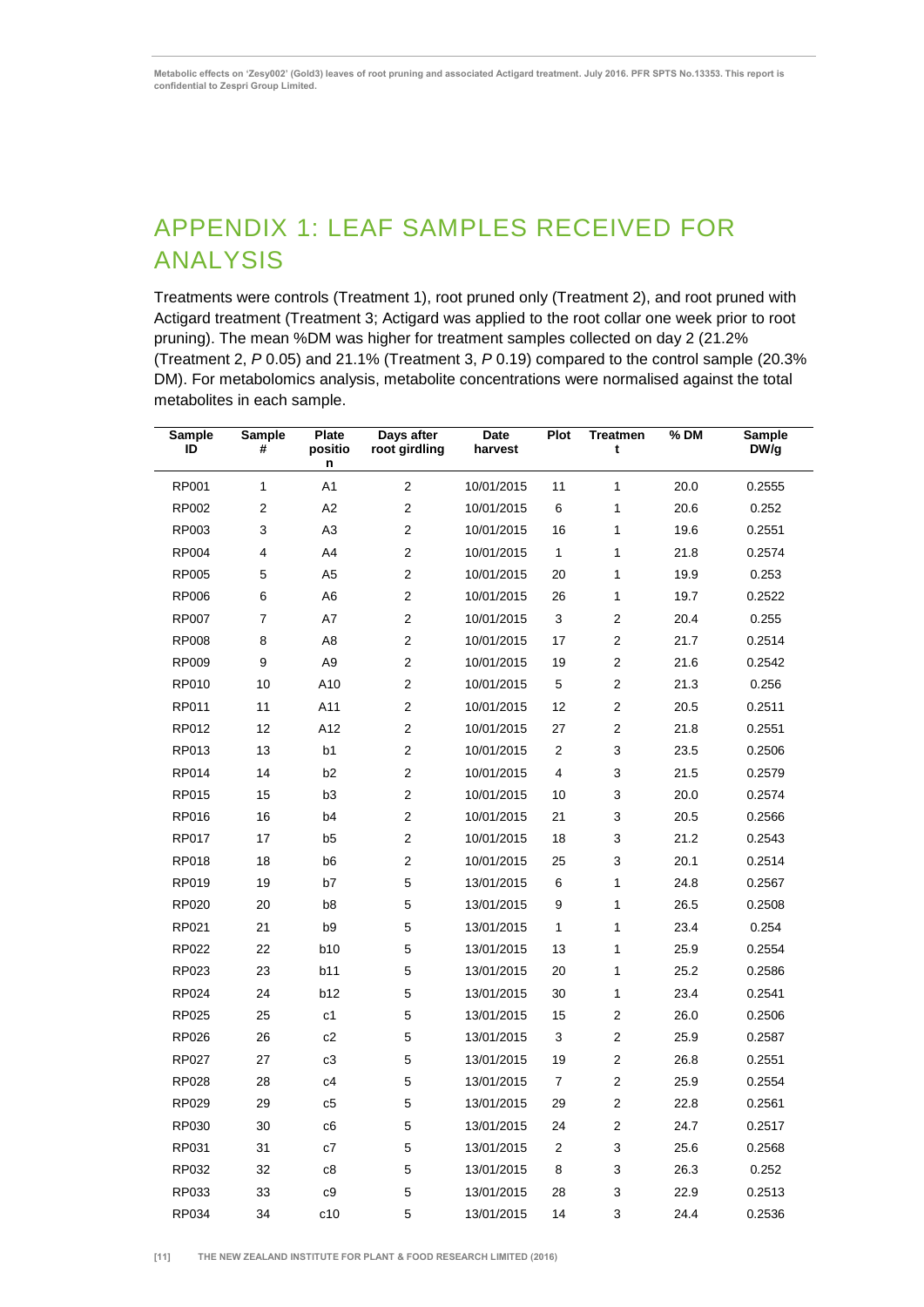| RP035        | 35 | c11            | 5  | 13/01/2015 | 21             | 3                       | 25.2 | 0.2567 |
|--------------|----|----------------|----|------------|----------------|-------------------------|------|--------|
| RP036        | 36 | c12            | 5  | 13/01/2015 | 3<br>22        |                         | 25.4 | 0.2544 |
| RP037        | 37 | d1             | 14 | 22/01/2015 | 20             | 1                       | 24.6 | 0.2525 |
| RP038        | 38 | d <sub>2</sub> | 14 | 22/01/2015 | 11             | 1                       | 24.3 | 0.257  |
| RP039        | 39 | d3             | 14 | 22/01/2015 | 9              | $\mathbf{1}$            | 25.5 | 0.257  |
| RP040        | 40 | d4             | 14 | 22/01/2015 | 26             | $\mathbf{1}$            | 25.8 | 0.2547 |
| RP041        | 41 | d <sub>5</sub> | 14 | 22/01/2015 | 30             | $\mathbf{1}$            | 26.6 | 0.2561 |
| RP042        | 42 | d <sub>6</sub> | 14 | 22/01/2015 | 13             | 1                       | 26.9 | 0.2572 |
| RP043        | 43 | d7             | 14 | 22/01/2015 | 12             | $\overline{c}$          | 25.4 | 0.2528 |
| <b>RP044</b> | 44 | d8             | 14 | 22/01/2015 | 27             | $\overline{c}$          | 25.9 | 0.2525 |
| <b>RP045</b> | 45 | d9             | 14 | 22/01/2015 | 15             | $\overline{\mathbf{c}}$ | 27.1 | 0.2513 |
| <b>RP046</b> | 46 | d10            | 14 | 22/01/2015 | 29             | $\overline{c}$          | 24.9 | 0.255  |
| RP047        | 47 | d11            | 14 | 22/01/2015 | $\overline{7}$ | $\overline{\mathbf{c}}$ | 25.6 | 0.2542 |
| <b>RP048</b> | 48 | d12            | 14 | 22/01/2015 | 19             | $\overline{c}$          | 27.2 | 0.2517 |
| RP049        | 49 | e <sub>1</sub> | 14 | 22/01/2015 | 28             | 3                       | 24.5 | 0.2514 |
| <b>RP050</b> | 50 | e <sub>2</sub> | 14 | 22/01/2015 | 8              | 3                       | 26.9 | 0.2523 |
| RP051        | 51 | e3             | 14 | 22/01/2015 | 21             | 3                       | 26.5 | 0.2554 |
| <b>RP052</b> | 52 | e4             | 14 | 22/01/2015 | 10             | 3                       | 26.5 | 0.2527 |
| RP053        | 53 | e <sub>5</sub> | 14 | 22/01/2015 | 25             | 3                       | 24.0 | 0.2539 |
| <b>RP054</b> | 54 | e6             | 14 | 22/01/2015 | 14             | 3                       | 26.0 | 0.2522 |
| RP055        | 55 | e7             | 21 | 29/01/2015 | 6              | 1                       | 28.6 | 0.2526 |
| <b>RP056</b> | 56 | e8             | 21 | 29/01/2015 | 16             | $\mathbf{1}$            | 28.1 | 0.2568 |
| <b>RP057</b> | 57 | e9             | 21 | 29/01/2015 | 11             | 1                       | 24.1 | 0.2517 |
| <b>RP058</b> | 58 | e10            | 21 | 29/01/2015 | 13             | $\mathbf{1}$            | 27.2 | 0.2545 |
| RP059        | 59 | e11            | 21 | 29/01/2015 | 26             | $\mathbf{1}$            | 25.8 | 0.2567 |
| <b>RP060</b> | 60 | e12            | 21 | 29/01/2015 | 1              | 1                       | 26.8 | 0.2541 |
| RP061        | 61 | f1             | 21 | 29/01/2015 | 12             | 2                       | 24.2 | 0.2512 |
| RP062        | 62 | f2             | 21 | 29/01/2015 | 3              | $\overline{c}$          | 25.8 | 0.2595 |
| RP063        | 63 | f3             | 21 | 29/01/2015 | 5              | $\overline{c}$          | 27.1 | 0.255  |
| RP064        | 64 | f4             | 21 | 29/01/2015 | 17             | $\overline{\mathbf{c}}$ | 25.8 | 0.2513 |
| <b>RP065</b> | 65 | f5             | 21 | 29/01/2015 | 24             | $\overline{\mathbf{c}}$ | 26.0 | 0.2533 |
| RP066        | 66 | f6             | 21 | 29/01/2015 | 27             | $\overline{2}$          | 25.4 | 0.2569 |
| RP067        | 67 | f7             | 21 | 29/01/2015 | 2              | 3                       | 27.7 | 0.2565 |
| <b>RP068</b> | 68 | f8             | 21 | 29/01/2015 | 22             | 3                       | 25.9 | 0.252  |
| RP069        | 69 | f9             | 21 | 29/01/2015 | 10             | 3                       | 24.9 | 0.255  |
| <b>RP070</b> | 70 | f10            | 21 | 29/01/2015 | 25             | 3                       | 23.3 | 0.2518 |
| RP071        | 71 | f11            | 21 | 29/01/2015 | 18             | 3                       | 24.1 | 0.2585 |
| RP072        | 72 | f12            | 21 | 29/01/2015 | 4              | 3                       | 27.6 | 0.2523 |
| <b>RP073</b> | 73 | g <sub>1</sub> | 42 | 19/02/2015 | 16             | 1                       | 24.2 | 0.2518 |
| <b>RP074</b> | 74 | g2             | 42 | 19/02/2015 | 9              | 1                       | 25.0 | 0.2535 |
| <b>RP075</b> | 75 | g3             | 42 | 19/02/2015 | 13             | 1                       | 25.7 | 0.2556 |
| <b>RP076</b> | 76 | g <sub>4</sub> | 42 | 19/02/2015 | 26             | 1                       | 26.3 | 0.2555 |
| <b>RP077</b> | 77 | g <sub>5</sub> | 42 | 19/02/2015 | 6              | 1                       | 27.1 | 0.2569 |
| RP078        | 78 | g6             | 42 | 19/02/2015 | 30             | 1                       | 30.3 | 0.2542 |
| RP079        | 79 | g7             | 42 | 19/02/2015 | 7              | 2                       | 30.5 | 0.2578 |
| <b>RP080</b> | 80 | g8             | 42 | 19/02/2015 | 15             | 2                       | 26.3 | 0.2514 |
| RP081        | 81 | g9             | 42 | 19/02/2015 | 5              | 2                       | 28.4 | 0.252  |
|              |    |                |    |            |                |                         |      |        |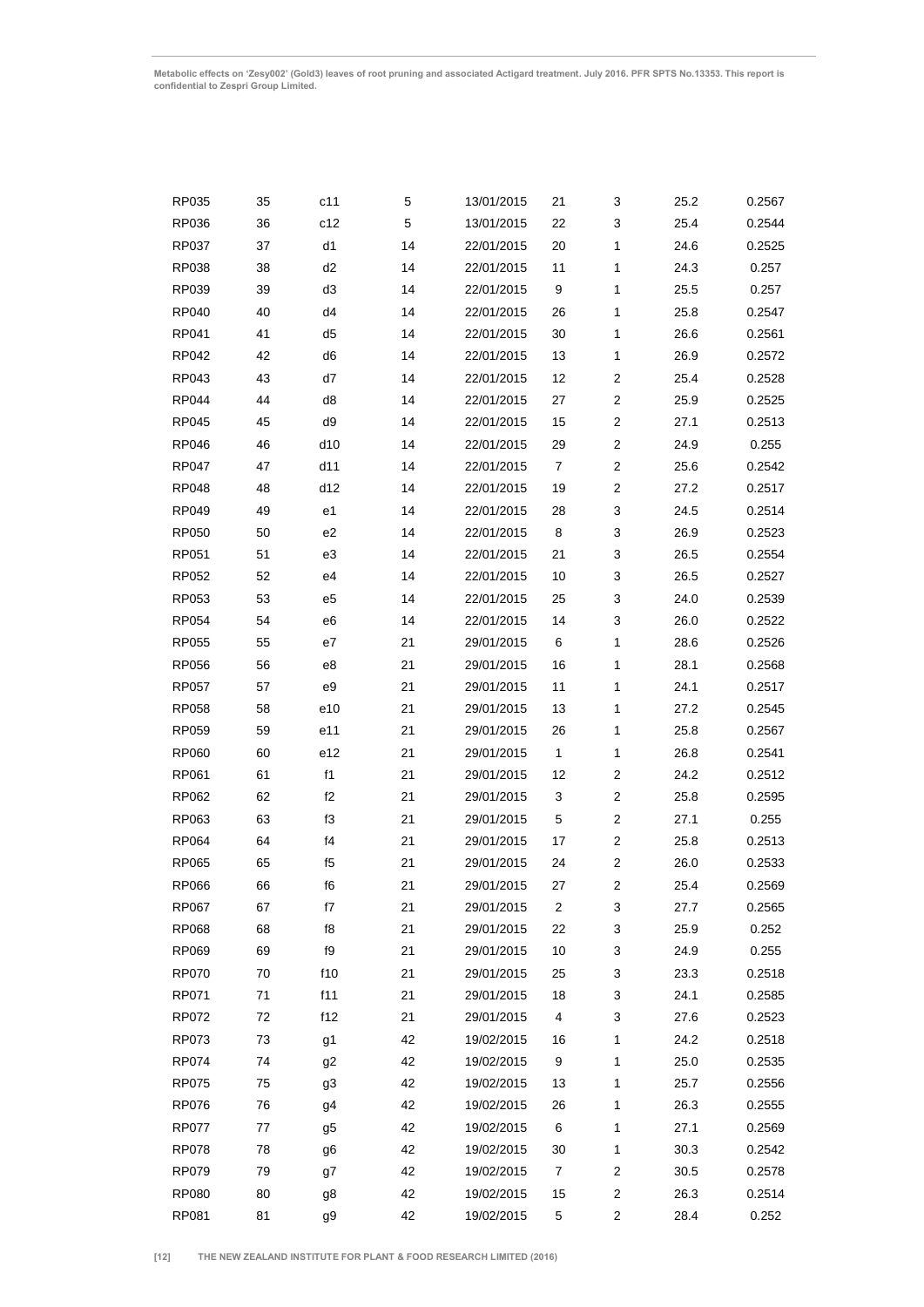| <b>RP082</b> | 82 | g10            | 42 | 19/02/2015 | 17 | 2 | 28.6 | 0.2525 |
|--------------|----|----------------|----|------------|----|---|------|--------|
| RP083        | 83 | g11            | 42 | 19/02/2015 | 24 | 2 | 28.6 | 0.2501 |
| <b>RP084</b> | 84 | g12            | 42 | 19/02/2015 | 29 | 2 | 25.6 | 0.2529 |
| <b>RP085</b> | 85 | h1             | 42 | 19/02/2015 | 14 | 3 | 27.3 | 0.2583 |
| <b>RP086</b> | 86 | h <sub>2</sub> | 42 | 19/02/2015 | 28 | 3 | 25.8 | 0.2548 |
| <b>RP087</b> | 87 | h3             | 42 | 19/02/2015 | 18 | 3 | 29.3 | 0.2517 |
| <b>RP088</b> | 88 | h4             | 42 | 19/02/2015 | 8  | 3 | 29.6 | 0.2557 |
| <b>RP089</b> | 89 | h5             | 42 | 19/02/2015 | 4  | 3 | 31.6 | 0.2576 |
| <b>RP090</b> | 90 | h6             | 42 | 19/02/2015 | 22 | 3 | 28.6 | 0.2513 |
|              |    |                |    |            |    |   |      |        |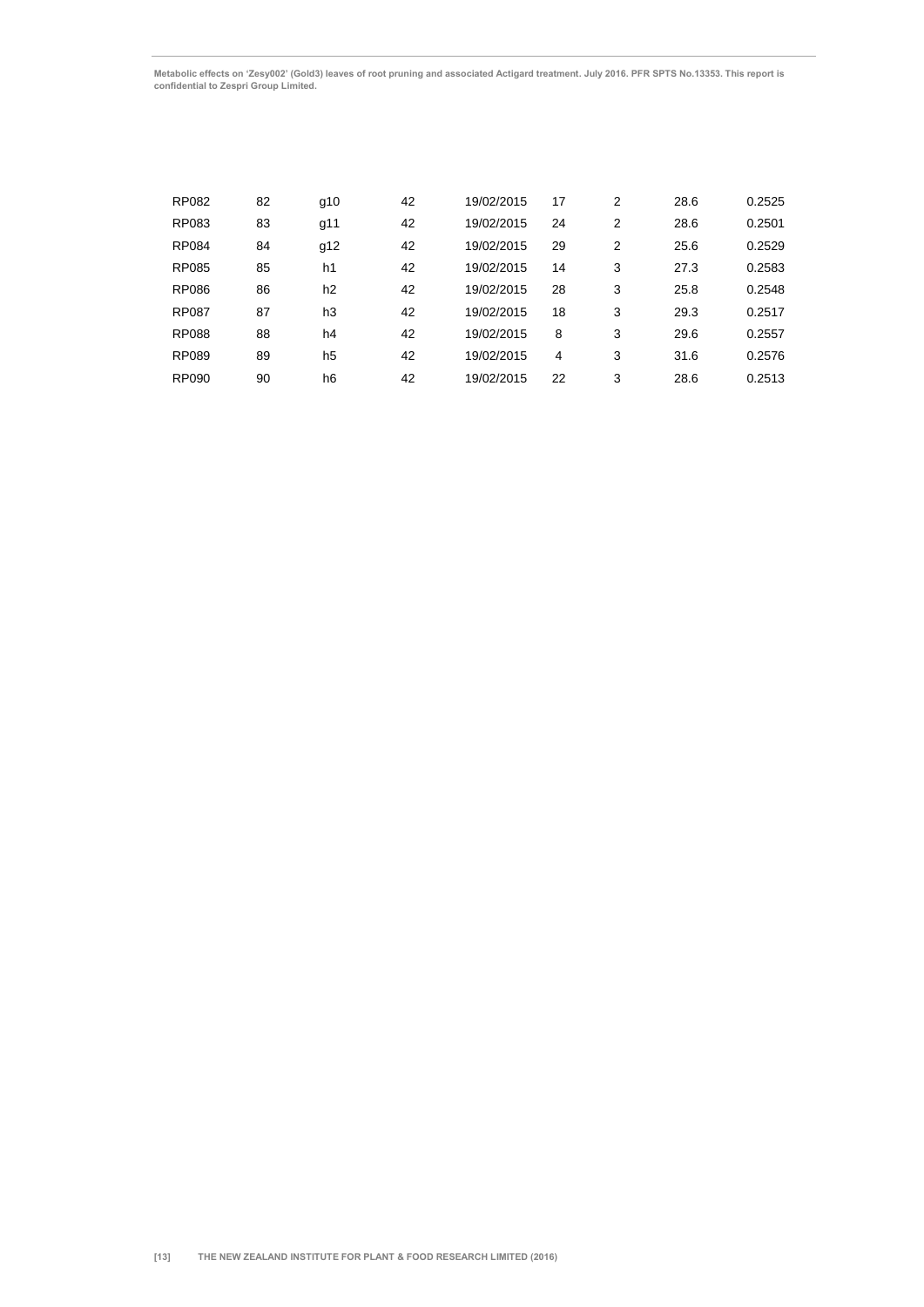# <span id="page-17-0"></span>APPENDIX 2: METABOLITES (MASS TAGS)

Metabolites (mass tags) identified as important in discriminating between root-pruned and control leaves using 'sparse' PLS-DA Analysis.

| <b>Dimension 1</b>          | <b>Identity</b>            | <b>Chosen</b> | <b>Dimension 2</b>    |                         | <b>Chosen</b> |
|-----------------------------|----------------------------|---------------|-----------------------|-------------------------|---------------|
| 0.54min / 509.031m/z        | unknown                    | 5/5           | 0.58min / 439.083m/z  | digalloyl hexose        | 5/5           |
| 0.55min / 767.186m/z        | unknown                    | 5/5           | 1.58min / 289.071m/z  | catechin                | 5/5           |
| $0.56$ min /<br>1187.396m/z | unknown                    | 5/5           | 2.19min / 281.066m/z  | unknown                 | 5/5           |
| 0.58min / 533.172m/z        | unknown                    | 5/5           | 2.20min / 163.040m/z  | coumaric acid           | 5/5           |
| 0.61min / 133.014m/z        | malic acid                 | 5/5           | 2.31min / 289.071m/z  | catechin isomer         | 5/5           |
| 1.34min / 323.134m/z        | previously                 | 5/5           | 3.24min / 463.089m/z  | quercetin-<br>glycoside | 5/5           |
| 1.47min / 355.067m/z        | caffeoyl glucuronide       | 5/5           | 4.60min / 721.379m/z  | previously              | 5/5           |
| 1.90min / 425.087m/z        | epigallo-catechin          | 5/5           | 14.69min / 367.357m/z | unknown                 | 5/5           |
| 1.90min / 577.135m/z        | procyanidin dimer          | 5/5           | 14.73min / 799.559m/z | PE-lipid                | 5/5           |
| 1.92min / 325.093m/z        | coumaric acid<br>glycoside | 5/5           |                       |                         |               |
| 2.20min / 163.040m/z        | coumaric acid              | 5/5           |                       |                         |               |
| 2.26min / 135.030m/z        | threonic acid              | 5/5           |                       |                         |               |
| 2.29min / 571.145m/z        | unknown                    | 5/5           |                       |                         |               |
| 2.49min / 865.198m/z        | procyanidin trimer         | 5/5           |                       |                         |               |
| 2.66min /<br>1001.212m/z    | unknown                    | 5/5           |                       |                         |               |
| 2.74min /<br>1153.261m/z    | procyanidin tetramer       | 5/5           |                       |                         |               |
| 2.76min /<br>1441.325m/z    | procyanidin<br>pentamer    | 5/5           |                       |                         |               |
| $3.37$ min /<br>1153.259m/z | procyanidin tetramer       | 5/5           |                       |                         |               |
| 11.14min /<br>619.255m/z    | unknown                    | 5/5           |                       |                         |               |
| 12.73min /<br>815.498m/z    | PE lipid                   | 5/5           |                       |                         |               |
| 13.73min /<br>838.536m/z    | PE lipid                   | 5/5           |                       |                         |               |
| 14.20min /<br>840.551m/z    | PE lipid                   | 5/5           |                       |                         |               |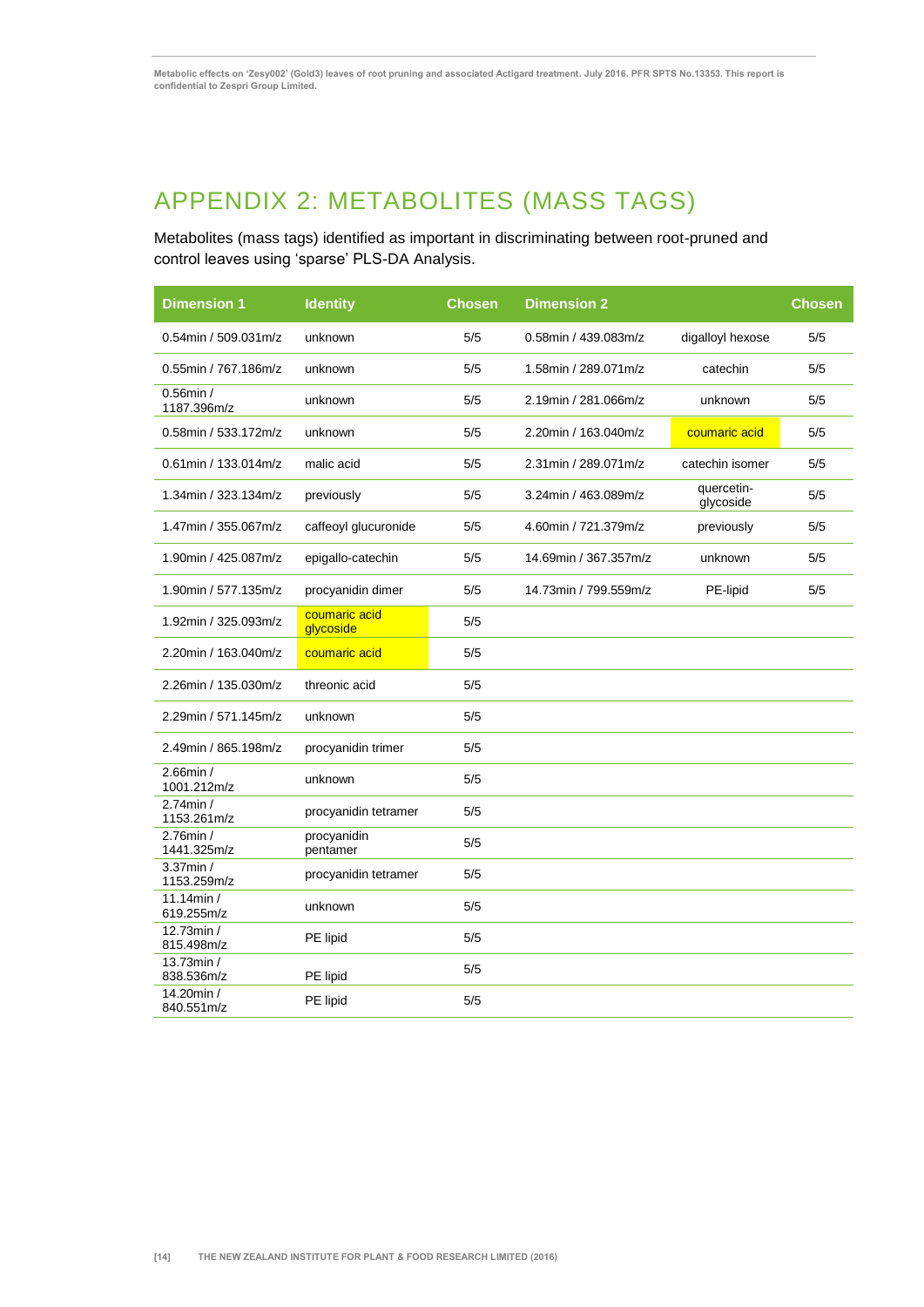# <span id="page-18-0"></span>APPENDIX 3: KRUSKAL-WALLIS AND ONE-FACTOR ANALYSIS OF VARIANCE (ANOVA) TESTS

Kruskal-Wallis and one-factor analysis of variance (ANOVA) tests on the individual metabolites to see which showed significant differences between the treatment groups for samples collected on day 2 after root pruning.

| Day 2                 | P < 0.1 | <b>Control</b><br>mean | <b>Prune</b><br>mean | <b>Prune</b><br>+Acti<br>mean | <b>Prune/</b><br>control<br><b>Fold</b><br><b>Change</b> | <b>Prune</b><br>+Acti<br>Fold/<br><b>Control</b><br><b>Change</b> | <b>Metabolite</b>       |
|-----------------------|---------|------------------------|----------------------|-------------------------------|----------------------------------------------------------|-------------------------------------------------------------------|-------------------------|
| 0.54min / 509.031m/z  | 0.095   | 1927                   | 1564                 | 1375                          | 0.81                                                     | 0.71                                                              | unknown                 |
| 0.55min / 767.186m/z  | 0.003   | 5437                   | 4580                 | 4463                          | 0.84                                                     | 0.82                                                              | unknown                 |
| 0.58min / 533.172m/z  | 0.092   | 77558                  | 63619                | 59657                         | 0.82                                                     | 0.77                                                              | unknown                 |
| 0.61min / 133.014m/z  | 0.092   | 14365                  | 12488                | 12182                         | 0.87                                                     | 0.85                                                              | malic acid              |
| 1.47min / 355.067m/z  | 0.031   | 19005                  | 13922                | 14300                         | 0.73                                                     | 0.75                                                              | unknown                 |
| 1.90min / 425.087m/z  | 0.014   | 4508                   | 5124                 | 5306                          | 1.14                                                     | 1.18                                                              | epigallocatechin        |
| 1.90min / 577.135m/z  | 0.004   | 55457                  | 62580                | 63075                         | 1.13                                                     | 1.14                                                              | procyanidin<br>dimer    |
| 2.19min / 281.066m/z  | 0.057   | 48228                  | 33097                | 41664                         | 0.69                                                     | 0.86                                                              | unknown                 |
| 2.20min / 163.040m/z  | 0.016   | 18251                  | 15770                | 16393                         | 0.86                                                     | 0.90                                                              | coumaric acid           |
| 2.26min / 135.030m/z  | 0.009   | 7881                   | 6313                 | 3873                          | 0.80                                                     | 0.49                                                              | threonic acid           |
| 2.29min / 571.145m/z  | $-.001$ | 10039                  | 8659                 | 8570                          | 0.86                                                     | 0.85                                                              | unknown                 |
| 2.49min / 865.198m/z  | 0.088   | 54739                  | 57373                | 59655                         | 1.05                                                     | 1.09                                                              | procyanidin<br>trimer   |
| 2.66min / 1001.212m/z | 0.026   | 3731                   | 5124                 | 5206                          | 1.37                                                     | 1.40                                                              | unknown                 |
| 2.74min / 1153.261m/z | 0.001   | 32997                  | 36603                | 38892                         | 1.11                                                     | 1.18                                                              | procyanidin<br>tetramer |
| 2.76min / 1441.325m/z | 0.005   | 37735                  | 41047                | 43663                         | 1.09                                                     | 1.16                                                              | procyanidin<br>pentamer |
| 3.24min / 463.089m/z  | 0.089   | 68778                  | 60495                | 68992                         | 0.88                                                     | 1.00                                                              | quercetin-<br>hexose    |
| 3.37min / 1153.259m/z | 0.008   | 5704                   | 6285                 | 6715                          | 1.10                                                     | 1.18                                                              | procyanidin<br>tetramer |
| 11.14min / 619.255m/z | 0.022   | 3200                   | 3966                 | 4273                          | 1.24                                                     | 1.34                                                              | unknown                 |
| 12.73min / 815.498m/z | 0.063   | 9543                   | 8394                 | 5642                          | 0.88                                                     | 0.59                                                              | PE lipid                |
| 14.20min / 840.551m/z | 0.048   | 8514                   | 7813                 | 7162                          | 0.92                                                     | 0.84                                                              | PE lipid                |